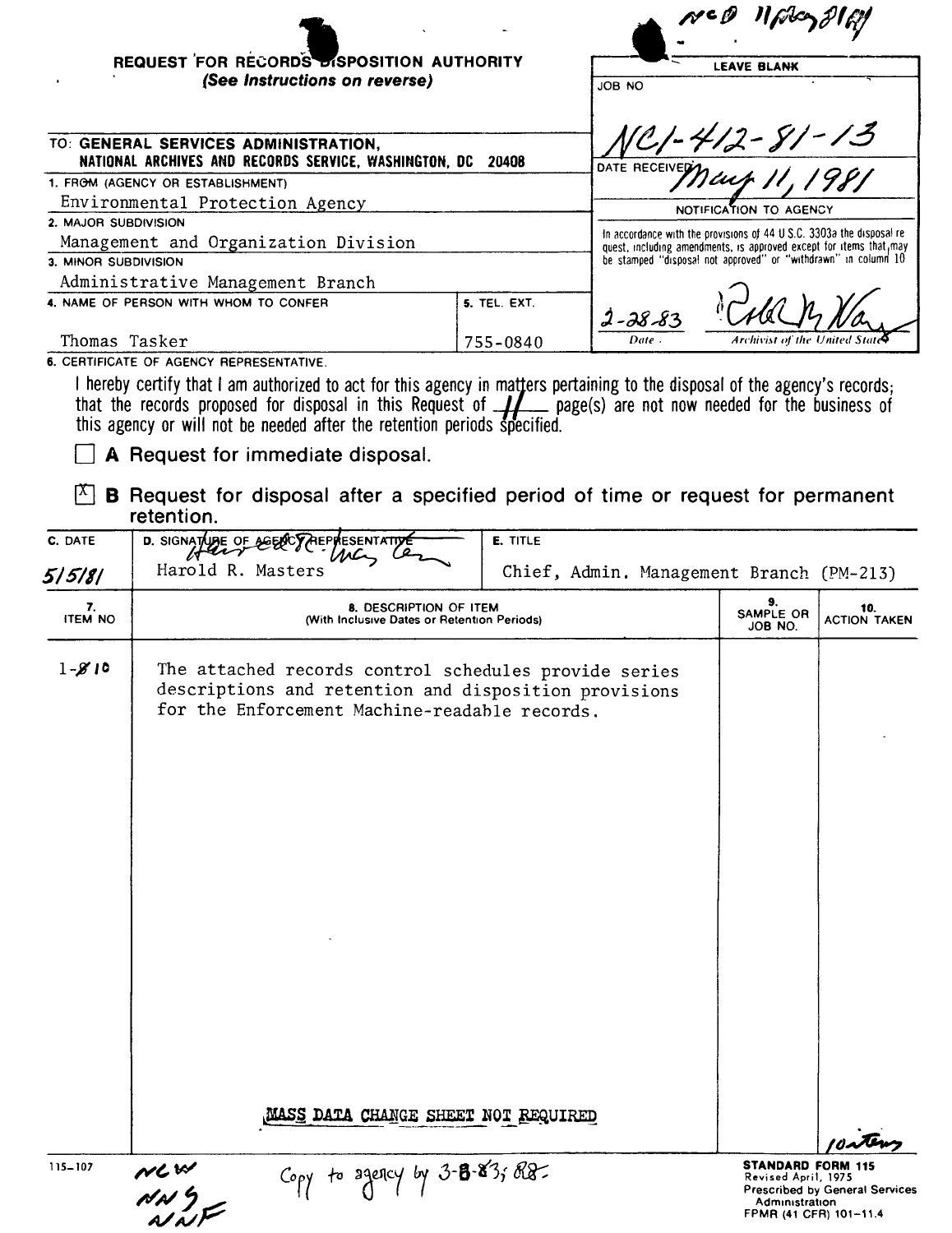|      | U.S. ENVIRONMENTAL PROTECTION AGENCY-RECORDS CONTROL SCHEDULES                                                                                                                                                                                                                                                                                                                                                                                                                |                                                                                                                                                                                                                                    | SCHED, NO |
|------|-------------------------------------------------------------------------------------------------------------------------------------------------------------------------------------------------------------------------------------------------------------------------------------------------------------------------------------------------------------------------------------------------------------------------------------------------------------------------------|------------------------------------------------------------------------------------------------------------------------------------------------------------------------------------------------------------------------------------|-----------|
|      | <b>TITLE OF SCHEDULE</b>                                                                                                                                                                                                                                                                                                                                                                                                                                                      | COVERAGE OF SCHEDULE                                                                                                                                                                                                               |           |
| ITEM | NAME AND DESCRIPTION OF RECORD/FILE                                                                                                                                                                                                                                                                                                                                                                                                                                           | RETENTION PERIOD AND DISPOSITION                                                                                                                                                                                                   |           |
| T    | Adjudicatory Hearing System (ADHS). PURPOSE - ADHS is an inventory of<br>all NPDES permitted facilities who have contested either the effluent<br>limitations or other terms or requirements as stated in their permit.<br>SCOPE - After permit issuance, a permittee has a set period of time<br>when he can protest the limitations and ask for an adjudicatory hearing.<br>The system lists those facilities which have requested hearings and<br>show the status of each. | Retention: Retain 10 years after completion of project.<br>Disposition: Break file upon completion or termination.<br>Store tapes at Data Center Tape Library for 4 years, then<br>transfer to the FRC. Destroy when 10 years old. |           |
|      |                                                                                                                                                                                                                                                                                                                                                                                                                                                                               |                                                                                                                                                                                                                                    |           |
|      |                                                                                                                                                                                                                                                                                                                                                                                                                                                                               |                                                                                                                                                                                                                                    |           |

 $\ddot{\phantom{0}}$ 

 $\pmb{\tau}$ 

 $\sim 10^{11}$  km  $^{-1}$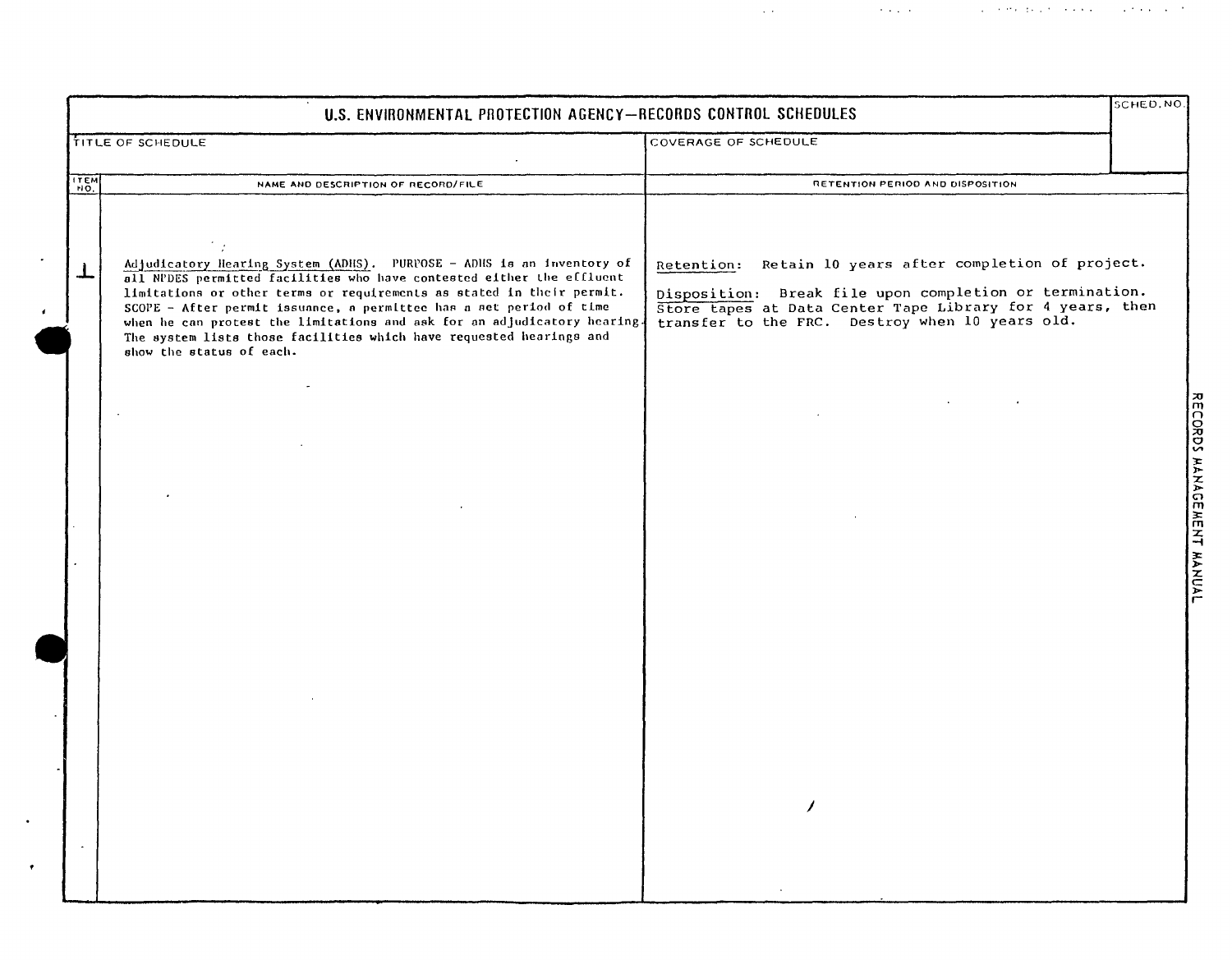|               | U.S. ENVIRONMENTAL PROTECTION AGENCY-RECORDS CONTROL SCHEDULES                                                                                                                                                                                                                                                                                                                                                                                                                                                                                                                                                                                                                                                |                                                                                                                                         |  |  |
|---------------|---------------------------------------------------------------------------------------------------------------------------------------------------------------------------------------------------------------------------------------------------------------------------------------------------------------------------------------------------------------------------------------------------------------------------------------------------------------------------------------------------------------------------------------------------------------------------------------------------------------------------------------------------------------------------------------------------------------|-----------------------------------------------------------------------------------------------------------------------------------------|--|--|
|               | TITLE OF SCHEDULE                                                                                                                                                                                                                                                                                                                                                                                                                                                                                                                                                                                                                                                                                             | COVERAGE OF SCHEDULE                                                                                                                    |  |  |
| <b>ITEM</b>   | ٠<br>NAME AND DESCRIPTION OF RECORD/FILE                                                                                                                                                                                                                                                                                                                                                                                                                                                                                                                                                                                                                                                                      | RETENTION PERIOD AND DISPOSITION                                                                                                        |  |  |
| $\mathcal{Z}$ | Docket System. PURPOSE - The Enforcement Litigation Docket System<br>is a computerized management information system that contains pertinent<br>information about enforcement actions initiated against facilities and<br>individuals violating environmental regulations. SCOPE - The system<br>contains all civil and non-civil actions initiated against major<br>deadline violators of the Clean Air and Water Acts and all other civil<br>and criminal actions taken by the agency except administrative civil<br>actions taken under the Federal Insecticide, Fungicide, and Rodenticide<br>Act and actions pertaining to oil spills under the Clean Water Act<br>administered by the U.S. Coast Guard. | Retention: Permanent<br>Disposition: Transfer records to the National Archives and<br>Records Service when the program is discontifued. |  |  |

 $\Delta$ 

 $\ddot{\phantom{a}}$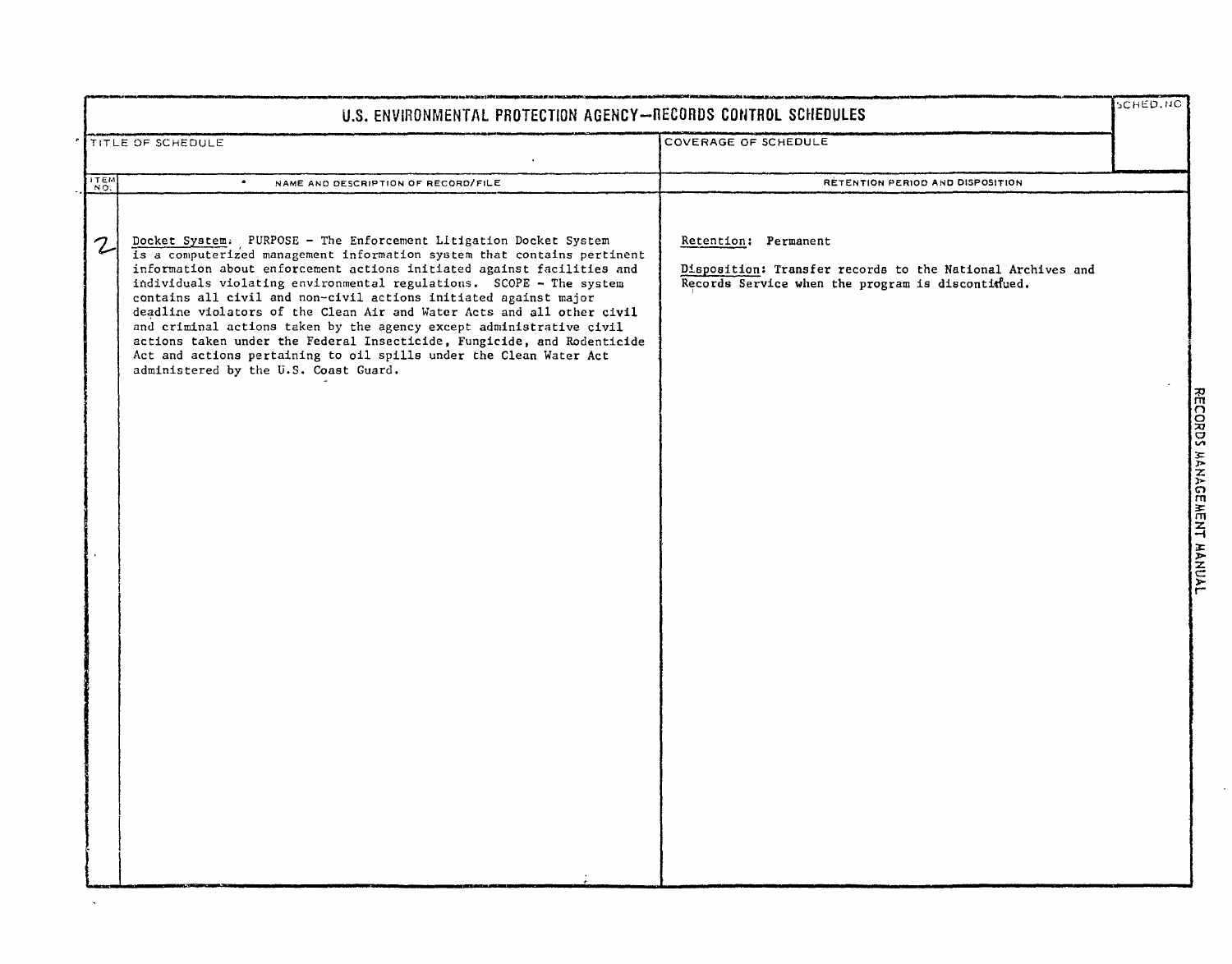|               | U.S. ENVIRONMENTAL PROTECTION AGENCY-RECORDS CONTROL SCHEDULES                                                                                                                                                                                                                                                                                                                                                                                                                                                                          |                                                                                                                                                                                                                                    | SCHED.NO |
|---------------|-----------------------------------------------------------------------------------------------------------------------------------------------------------------------------------------------------------------------------------------------------------------------------------------------------------------------------------------------------------------------------------------------------------------------------------------------------------------------------------------------------------------------------------------|------------------------------------------------------------------------------------------------------------------------------------------------------------------------------------------------------------------------------------|----------|
|               | TITLE OF SCHEDULE                                                                                                                                                                                                                                                                                                                                                                                                                                                                                                                       | COVERAGE OF SCHEDULE                                                                                                                                                                                                               |          |
| ITEM          | NAME AND DESCRIPTION OF RECORD/FILE                                                                                                                                                                                                                                                                                                                                                                                                                                                                                                     | RETENTION PERIOD AND DISPOSITION                                                                                                                                                                                                   |          |
| $\mathcal{Z}$ | Emissions Data Base. PURPOSE - The Emissions Data Base provides<br>information on emission test performance for selected groups of<br>automobiles. SCOPE - The data base is used for the retention of and<br>retrieval of emissions data on approximately 3/4 million vehicles, and<br>the capability to analyze the data using a range of statistical tech-<br>niques. Also, the data base is used to generate standard reports and<br>provide comprehensive capabilities for the analysis of the many test<br>procedures and results. | Retention: Retain 10 years after completion of project.<br>Disposition: Break file upon completion or termination.<br>Store tapes at Data Center Tape Library for 4 years, then<br>transfer to the FRC. Destroy when 10 years old. |          |
|               |                                                                                                                                                                                                                                                                                                                                                                                                                                                                                                                                         |                                                                                                                                                                                                                                    |          |
|               |                                                                                                                                                                                                                                                                                                                                                                                                                                                                                                                                         |                                                                                                                                                                                                                                    |          |
|               |                                                                                                                                                                                                                                                                                                                                                                                                                                                                                                                                         |                                                                                                                                                                                                                                    |          |
|               |                                                                                                                                                                                                                                                                                                                                                                                                                                                                                                                                         |                                                                                                                                                                                                                                    |          |
|               |                                                                                                                                                                                                                                                                                                                                                                                                                                                                                                                                         |                                                                                                                                                                                                                                    |          |
|               |                                                                                                                                                                                                                                                                                                                                                                                                                                                                                                                                         |                                                                                                                                                                                                                                    |          |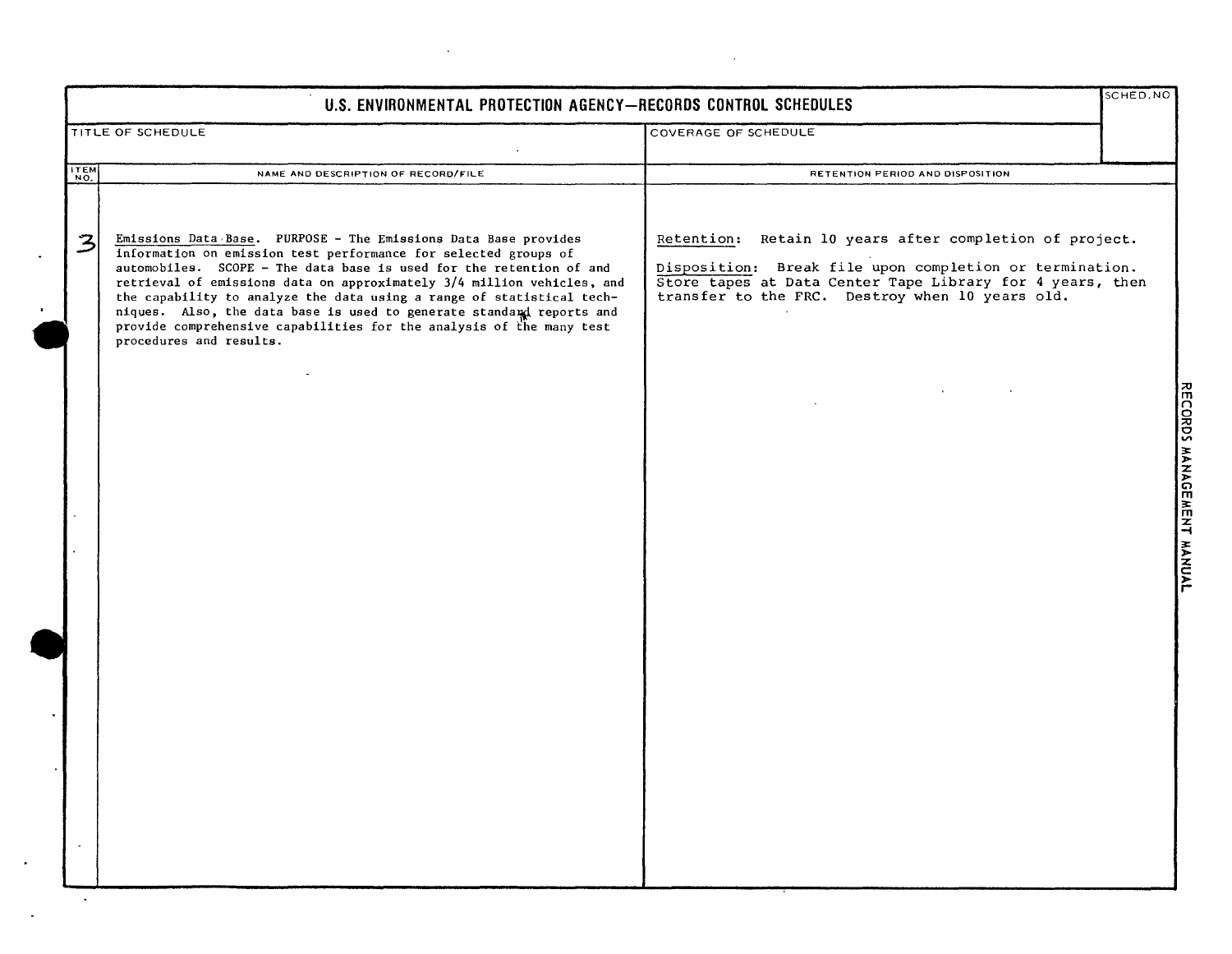|      | U.S. ENVIRONMENTAL PROTECTION AGENCY-RECORDS CONTROL SCHEDULES                                                                                                                                                                                                                                                                                                                                                                                                                                                                                                                                 |                                                                                                                                                              | SCHED, NO. |
|------|------------------------------------------------------------------------------------------------------------------------------------------------------------------------------------------------------------------------------------------------------------------------------------------------------------------------------------------------------------------------------------------------------------------------------------------------------------------------------------------------------------------------------------------------------------------------------------------------|--------------------------------------------------------------------------------------------------------------------------------------------------------------|------------|
|      | TITLE OF SCHEDULE                                                                                                                                                                                                                                                                                                                                                                                                                                                                                                                                                                              | COVERAGE OF SCHEDULE                                                                                                                                         |            |
| ITEM | NAME AND DESCRIPTION OF RECORD/FILE                                                                                                                                                                                                                                                                                                                                                                                                                                                                                                                                                            | RETENTION PERIOD AND DISPOSITION                                                                                                                             |            |
| 4    | Establishment Registration Support System - PURPOSE - A centralized<br>data base to used to support inspection planning and case pre-<br>paration for peschaldes enforcers by maintaining a nationwide file<br>identifying all pesticial producing establishments and their types<br>and amounts of annual production. SCOPE - ERRS receives annual<br>reports from the pesticide industry identifying companies,<br>establishments, and products, with six to eight das elements for<br>each of these three reporting categories. There are approximately<br>5,200 establishments in the U.S. | WITHDRAWN<br>Retenedan: Permanent<br>Disposition: Transfer records to the<br>National Archives and Records Service<br>when the program is discontinued<br>مړ |            |
|      | л.                                                                                                                                                                                                                                                                                                                                                                                                                                                                                                                                                                                             |                                                                                                                                                              |            |
|      |                                                                                                                                                                                                                                                                                                                                                                                                                                                                                                                                                                                                | ╭                                                                                                                                                            |            |

 $\label{eq:2} \mathcal{L} = \mathcal{L} \left( \mathcal{L} \right) \left( \mathcal{L} \right)$ 

 $\label{eq:2} \frac{1}{\sqrt{2}}\left(\frac{1}{\sqrt{2}}\right)^2\left(\frac{1}{\sqrt{2}}\right)^2.$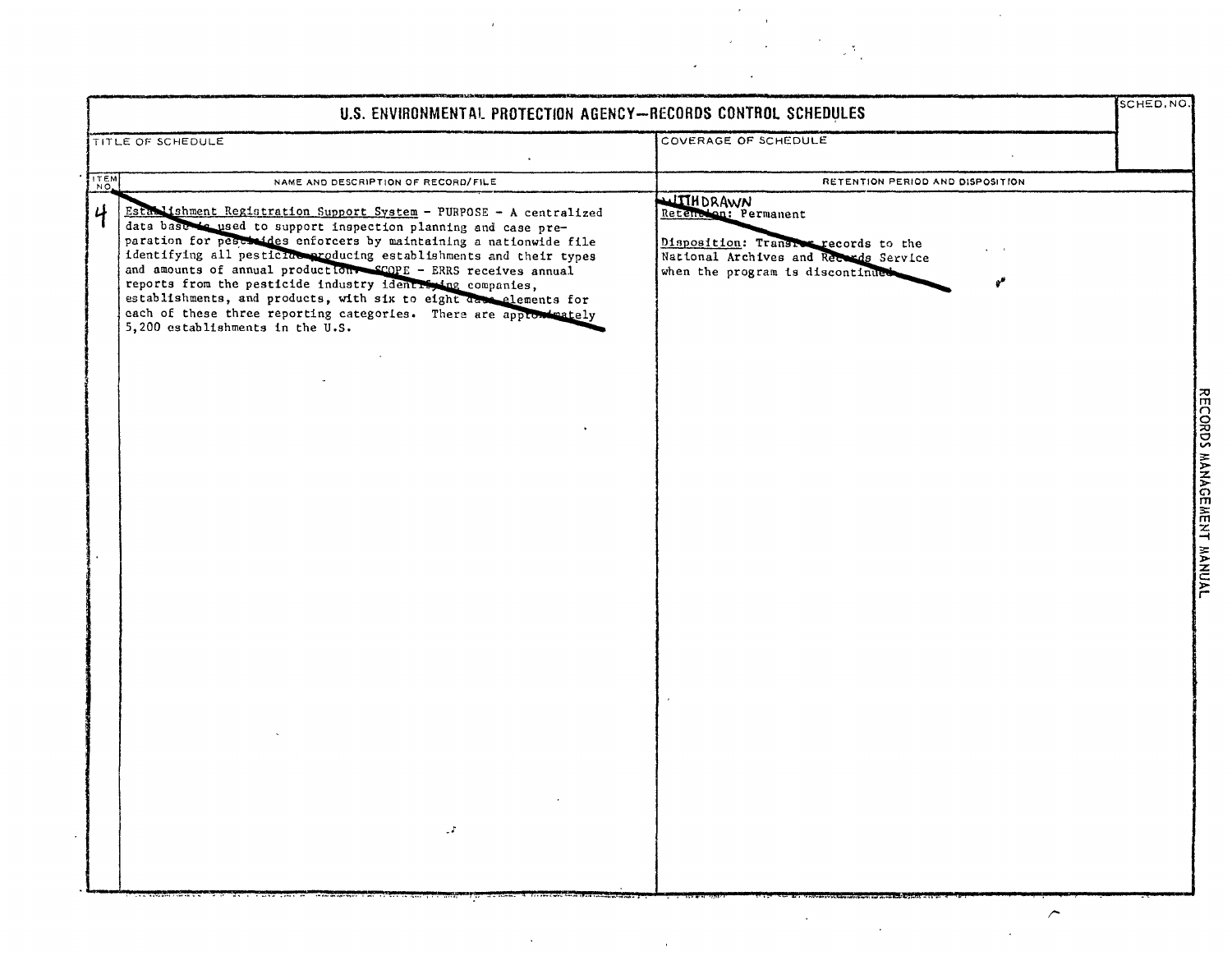|             | U.S. ENVIRONMENTAL PROTECTION AGENCY-RECORDS CONTROL SCHEDULES                                                                                                                                                                                                                                                                                                                                                                                                                                                                                                                                                                                                                                                                                                                                                               |                                                                                                                                                                                                                                    | SCHED.NO. |
|-------------|------------------------------------------------------------------------------------------------------------------------------------------------------------------------------------------------------------------------------------------------------------------------------------------------------------------------------------------------------------------------------------------------------------------------------------------------------------------------------------------------------------------------------------------------------------------------------------------------------------------------------------------------------------------------------------------------------------------------------------------------------------------------------------------------------------------------------|------------------------------------------------------------------------------------------------------------------------------------------------------------------------------------------------------------------------------------|-----------|
|             | TITLE OF SCHEDULE                                                                                                                                                                                                                                                                                                                                                                                                                                                                                                                                                                                                                                                                                                                                                                                                            | COVERAGE OF SCHEDULE                                                                                                                                                                                                               |           |
| <b>ITEM</b> | NAME AND DESCRIPTION OF RECORD/FILE                                                                                                                                                                                                                                                                                                                                                                                                                                                                                                                                                                                                                                                                                                                                                                                          | RETENTION PERIOD AND DISPOSITION                                                                                                                                                                                                   |           |
| 5           | Fuels Data Base. PURPOSE - The data base is used to provide<br>information regarding violations and violation rates of unleaded<br>gasolines regulated for their lead contents. The system is primarily<br>used to induce gasoline refiners, distributors, and retailers to comply<br>with standards for lead content in unleaded gasolines. SCOPE - The<br>system accepts data from the following sources: (1) The Inspection of<br>Retail Gasoline Outlet Form, (2) The Laboratory Test Record of<br>Gasoline Analyses, and (3) The Notification of Enforcement Action and<br>Disposition. Approximately 20,000 inspections a year will be made on<br>the basis of randomly selected retail outlets. Also, there will be<br>directed inspections because a complaint has been made about a<br>particular gasoline station. | Retention: Retain 10 years after completion of project.<br>Disposition: Break file upon completion or termination.<br>Store tapes at Data Center Tape Library for 4 years, then<br>transfer to the FRC. Destroy when 10 years old. |           |
|             |                                                                                                                                                                                                                                                                                                                                                                                                                                                                                                                                                                                                                                                                                                                                                                                                                              |                                                                                                                                                                                                                                    |           |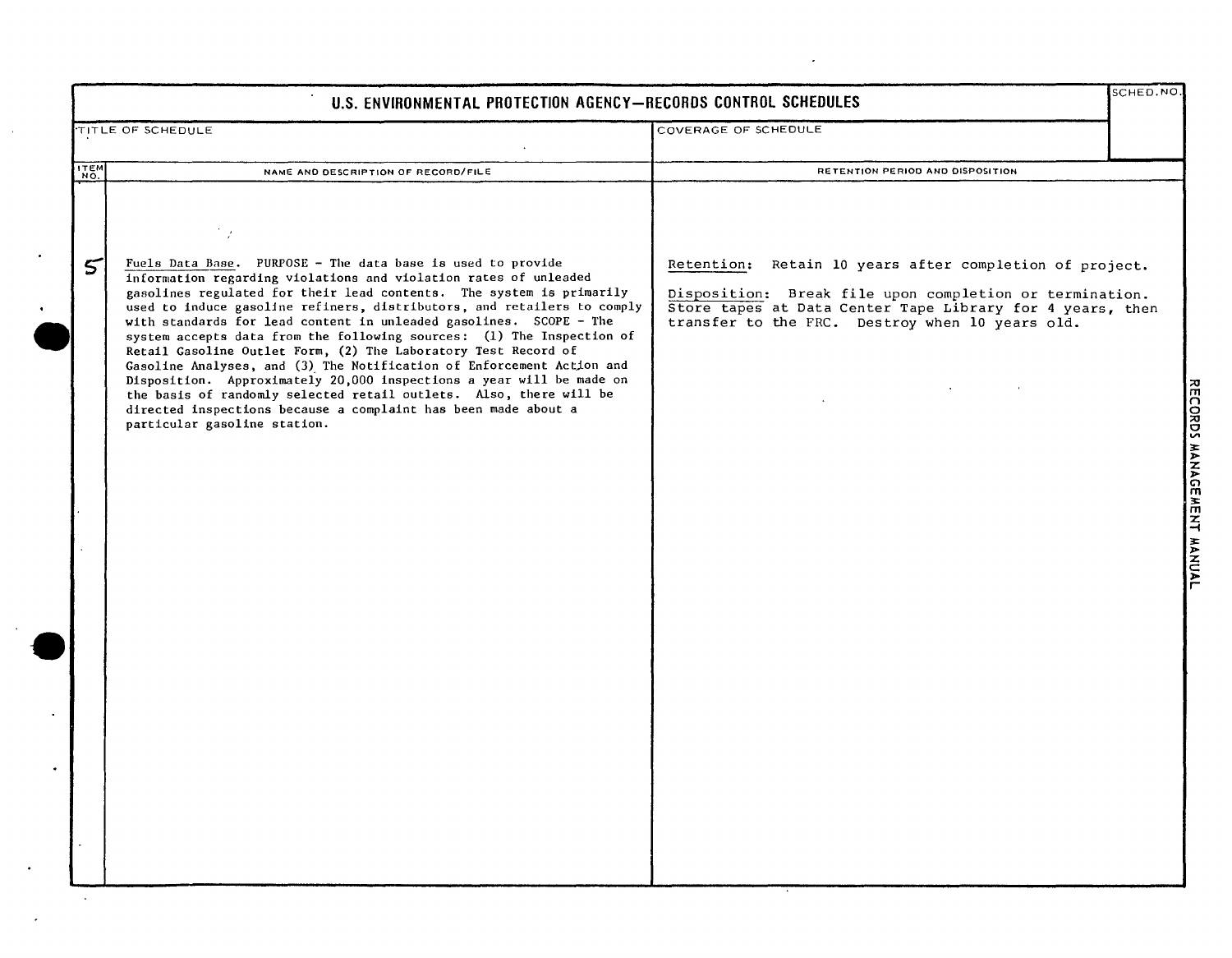|      | U.S. ENVIRONMENTAL PROTECTION AGENCY-RECORDS CONTROL SCHEDULES                                                                                                                                                                                                                                                                        |                                                                                                                                         | SCHED.NO.                 |
|------|---------------------------------------------------------------------------------------------------------------------------------------------------------------------------------------------------------------------------------------------------------------------------------------------------------------------------------------|-----------------------------------------------------------------------------------------------------------------------------------------|---------------------------|
|      | TITLE OF SCHEDULE                                                                                                                                                                                                                                                                                                                     | COVERAGE OF SCHEDULE                                                                                                                    |                           |
| ITEM | NAME AND DESCRIPTION OF RECORD/FILE                                                                                                                                                                                                                                                                                                   | RETENTION PERIOD AND DISPOSITION                                                                                                        |                           |
| 6    | General Record of Enforcement Action Tracking. PURPOSE - GREAT is a<br>Headquarters enforcement action tracking system that is used to track<br>NPDES violators. SCOPE - The system supports several types of<br>enforcement actions, i.e., administrative orders, notices of<br>violations, and Quarterly Noncompliance Report Data. | Retention:<br>Permanent<br>Disposition: Transfer records to the National Archives and Records Service when the program is discontinued. |                           |
|      |                                                                                                                                                                                                                                                                                                                                       |                                                                                                                                         | RECORDS MANAGEMENT MANUAL |

 $\mathcal{A}^{\pm}$  $\hat{\mathcal{E}}$ 

 $\begin{pmatrix} 1 \\ 1 \\ 1 \end{pmatrix}$ 

 $\frac{1}{2}$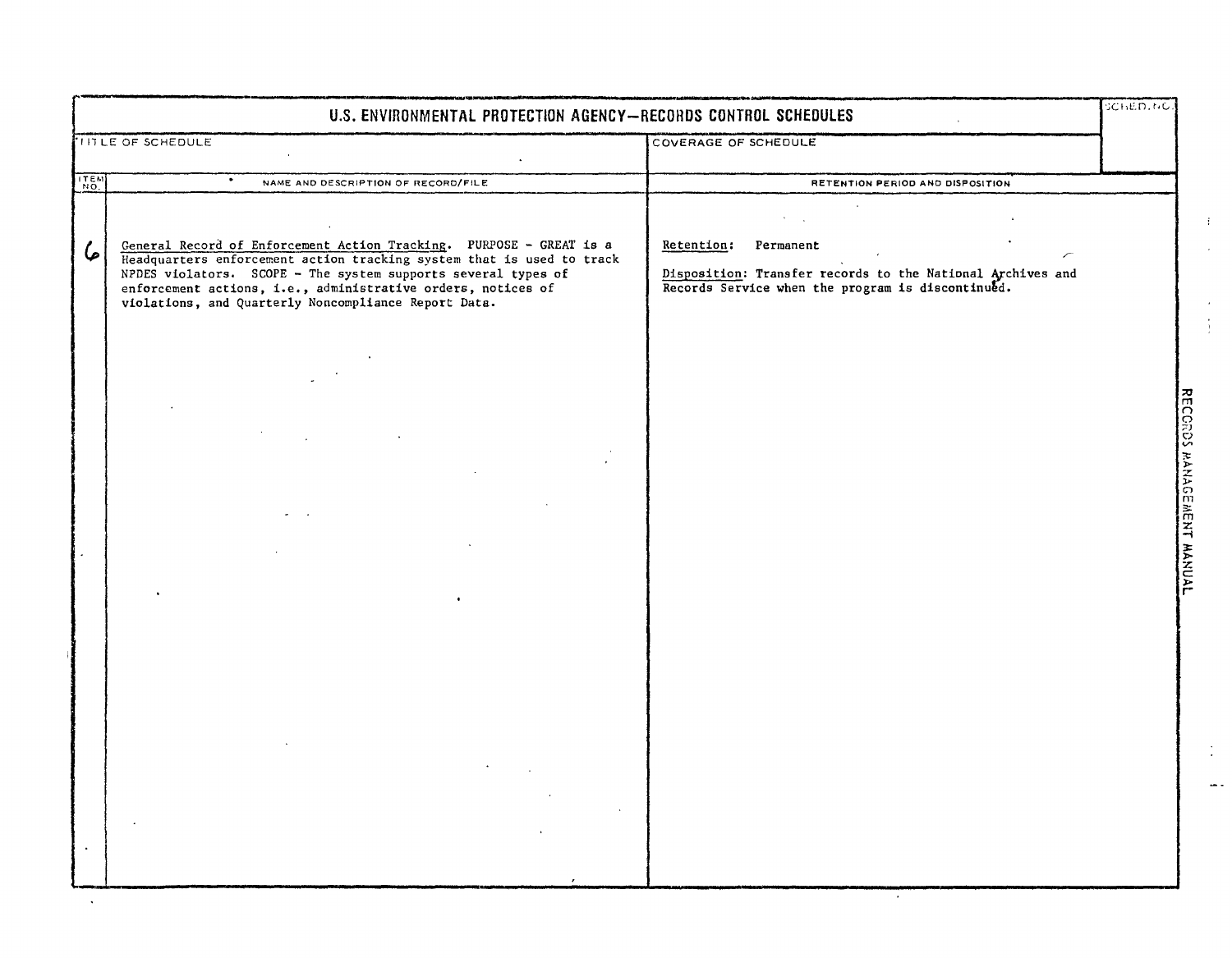|             | TITLE OF SCHEDULE                                                                                                                                                                                                                                                                                                                                                                                                                                                                                                                                                                                                     | COVERAGE OF SCHEDULE                                                                                                                                                                                                                            |
|-------------|-----------------------------------------------------------------------------------------------------------------------------------------------------------------------------------------------------------------------------------------------------------------------------------------------------------------------------------------------------------------------------------------------------------------------------------------------------------------------------------------------------------------------------------------------------------------------------------------------------------------------|-------------------------------------------------------------------------------------------------------------------------------------------------------------------------------------------------------------------------------------------------|
| <b>ITEM</b> | NAME AND DESCRIPTION OF RECORD/FILE                                                                                                                                                                                                                                                                                                                                                                                                                                                                                                                                                                                   | RETENTION PERIOD AND DISPOSITION                                                                                                                                                                                                                |
|             | Imports Data Base. PURPOSE - The system is used to provide a data<br>base of information on automobiles passing through U.S. Customs<br>and a capability to search this data and identify all vehicles<br>not in compliance with the provisions of the Clean Air Act. SCOPE -<br>This data base stores identifying information on approximately<br>3000 non-conforming vehicles per year. Variables included in each<br>case include: name of importer, vehicle identification number,<br>engine family, date of importation, and any other information<br>necessary to positively identify the vehicle and importer. | Retention: Retain 20 years after completion of project.<br>Disposition: Break file upon completion or termination. Store<br>tapes at Data Center Tape Library for 3 years, then transfer<br>to the FRC. Keep in FRC for 17 years, then destroy. |
|             |                                                                                                                                                                                                                                                                                                                                                                                                                                                                                                                                                                                                                       |                                                                                                                                                                                                                                                 |
|             |                                                                                                                                                                                                                                                                                                                                                                                                                                                                                                                                                                                                                       |                                                                                                                                                                                                                                                 |
|             |                                                                                                                                                                                                                                                                                                                                                                                                                                                                                                                                                                                                                       |                                                                                                                                                                                                                                                 |
|             |                                                                                                                                                                                                                                                                                                                                                                                                                                                                                                                                                                                                                       |                                                                                                                                                                                                                                                 |
|             |                                                                                                                                                                                                                                                                                                                                                                                                                                                                                                                                                                                                                       |                                                                                                                                                                                                                                                 |

 $\label{eq:2.1} \frac{1}{\sqrt{2}}\int_{\mathbb{R}^3}\left|\frac{d\mu}{d\mu}\right|^2\left|\frac{d\mu}{d\mu}\right|^2\left|\frac{d\mu}{d\mu}\right|^2\left|\frac{d\mu}{d\mu}\right|^2\left|\frac{d\mu}{d\mu}\right|^2\left|\frac{d\mu}{d\mu}\right|^2\left|\frac{d\mu}{d\mu}\right|^2.$ 

 $\frac{3}{2}$ 

 $\label{eq:2} \frac{1}{\sqrt{2}}\sum_{i=1}^N\frac{1}{\sqrt{2}}\sum_{i=1}^N\frac{1}{\sqrt{2}}\sum_{i=1}^N\frac{1}{\sqrt{2}}\sum_{i=1}^N\frac{1}{\sqrt{2}}\sum_{i=1}^N\frac{1}{\sqrt{2}}\sum_{i=1}^N\frac{1}{\sqrt{2}}\sum_{i=1}^N\frac{1}{\sqrt{2}}\sum_{i=1}^N\frac{1}{\sqrt{2}}\sum_{i=1}^N\frac{1}{\sqrt{2}}\sum_{i=1}^N\frac{1}{\sqrt{2}}\sum_{i=1}^N\frac{1$ 

 $\mathcal{L}_{\text{max}}$ 

 $\frac{1}{\sqrt{2}}\int_{0}^{\sqrt{2}}\frac{1}{\sqrt{2}}\left( \frac{1}{2}\right) ^{2}d\mu$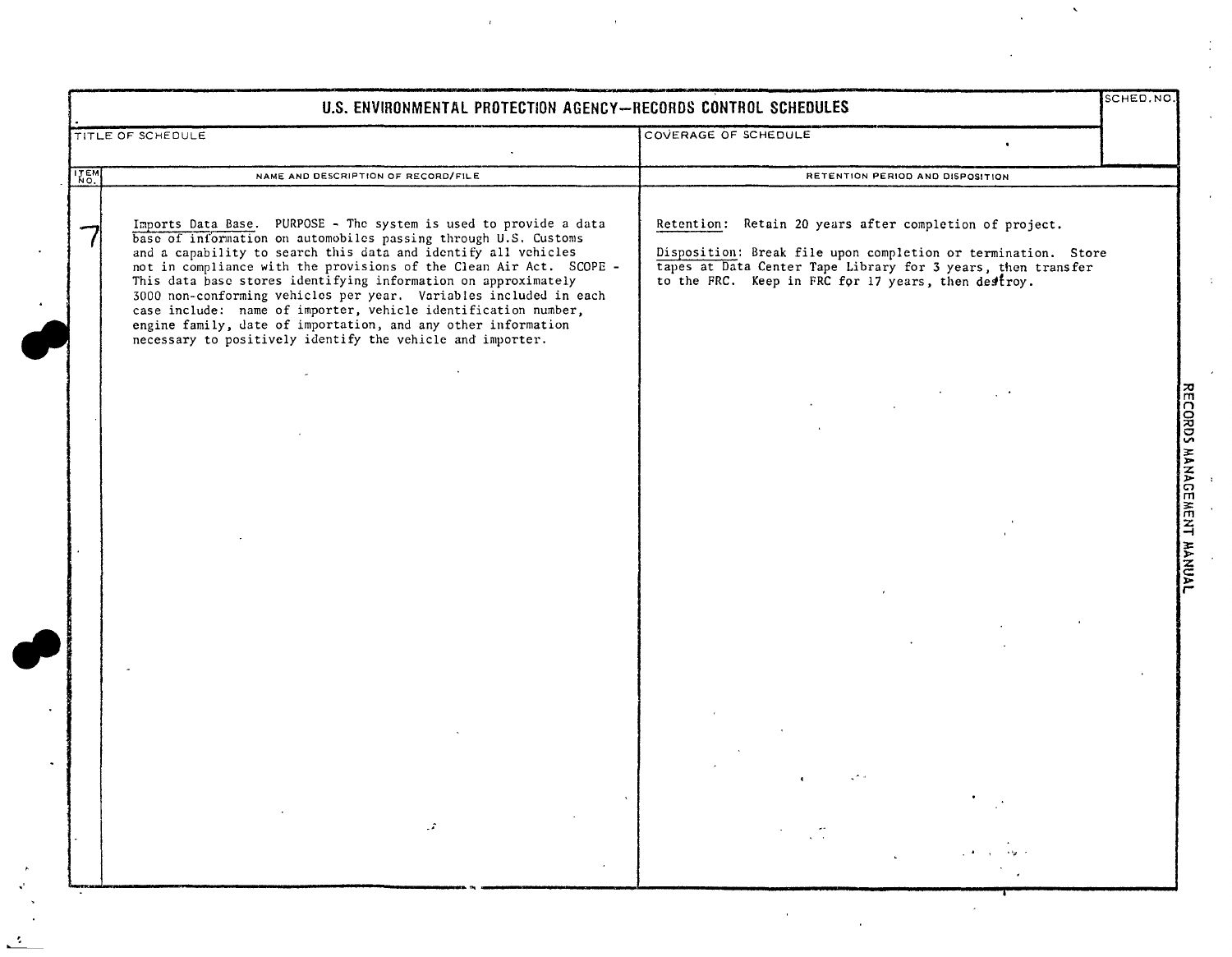| U.S. ENVIRONMENTAL PROTECTION AGENCY-RECORDS CONTROL SCHEDULES<br><b>INTLE OF SCHEDULE</b><br>COVERAGE OF SCHEDULE<br>ਾਲਾ<br>$\sim$<br>RETENTION PERIOD AND DISPOSITION<br>NAME AND DESCRIPTION OF RECORD/FILE<br>$\mathbf{S}$<br>Permit Compliance System (PCS). PURPOSE - PCS is a computerized<br>Retention:<br>Permanent<br>management information system designed to aid EPA and State personnel<br>Disposition: Transfer records to the National Archives and<br>in the monitoring of their NPDES permits. The principal functions of<br>Records Service when the program is discontinued.<br>the system are:<br>° Maintenance of an inventory of all NPDES permit applications.<br>* Forecasting of due dates of reports related to compliance<br>schedule events.<br>* Forecasting of dates of self-monitoring reports due at State and<br>EPA offices.<br>° Maintenance of facility inspection records.<br>° Maintenance of permit effluent limitations for major facilities.<br>SCOPE - The Federal Water Pollution Control Act prohibits any person<br>from discharging pollutants into a waterway from a point source unless<br>the discharge is authorized by a permit issued either by the U.S. EPA<br>or by an approved State agency. PCS includes 75,000 NPDES Permit<br>Applications and tracks 55,000 issued permits. PCS supports regional<br>and state users and interfaces a variety of local water enforcement<br>systems. |
|--------------------------------------------------------------------------------------------------------------------------------------------------------------------------------------------------------------------------------------------------------------------------------------------------------------------------------------------------------------------------------------------------------------------------------------------------------------------------------------------------------------------------------------------------------------------------------------------------------------------------------------------------------------------------------------------------------------------------------------------------------------------------------------------------------------------------------------------------------------------------------------------------------------------------------------------------------------------------------------------------------------------------------------------------------------------------------------------------------------------------------------------------------------------------------------------------------------------------------------------------------------------------------------------------------------------------------------------------------------------------------------------------------------------------------------------------|
|                                                                                                                                                                                                                                                                                                                                                                                                                                                                                                                                                                                                                                                                                                                                                                                                                                                                                                                                                                                                                                                                                                                                                                                                                                                                                                                                                                                                                                                  |
|                                                                                                                                                                                                                                                                                                                                                                                                                                                                                                                                                                                                                                                                                                                                                                                                                                                                                                                                                                                                                                                                                                                                                                                                                                                                                                                                                                                                                                                  |
|                                                                                                                                                                                                                                                                                                                                                                                                                                                                                                                                                                                                                                                                                                                                                                                                                                                                                                                                                                                                                                                                                                                                                                                                                                                                                                                                                                                                                                                  |

i.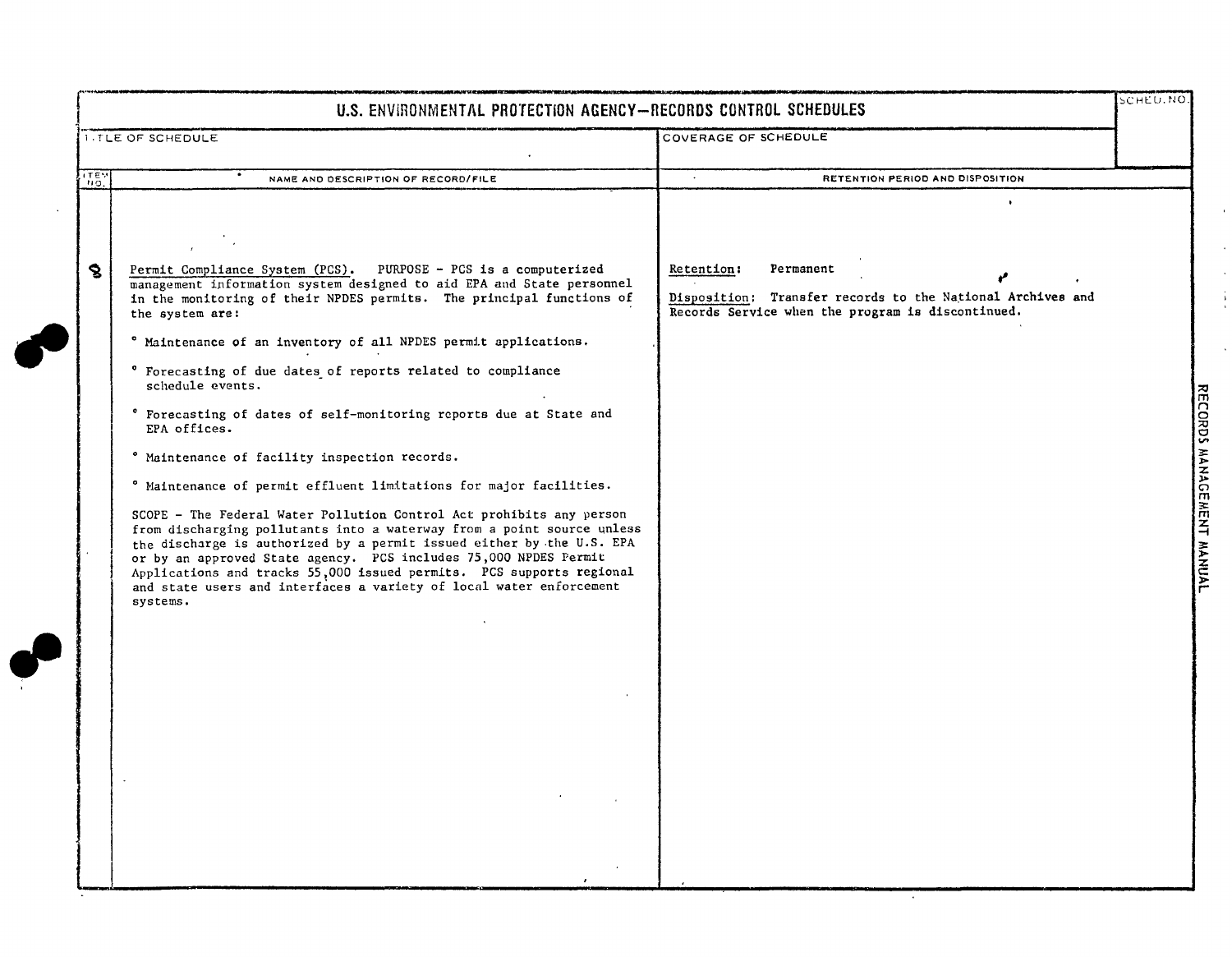|            | U.S. ENVIRONMENTAL PROTECTION AGENCY-RECORDS CONTROL SCHEDULES                                                                                                                                                                                                                                                                                                                                                                                                                                                                                                                                                                                                                                            |                                                                                                                                                                   | SCHED.NO.                 |
|------------|-----------------------------------------------------------------------------------------------------------------------------------------------------------------------------------------------------------------------------------------------------------------------------------------------------------------------------------------------------------------------------------------------------------------------------------------------------------------------------------------------------------------------------------------------------------------------------------------------------------------------------------------------------------------------------------------------------------|-------------------------------------------------------------------------------------------------------------------------------------------------------------------|---------------------------|
|            | TITLE OF SCHEDULE                                                                                                                                                                                                                                                                                                                                                                                                                                                                                                                                                                                                                                                                                         | COVERAGE OF SCHEDULE                                                                                                                                              |                           |
| <b>TEM</b> | NAME AND DESCRIPTION OF RECORD/FILE                                                                                                                                                                                                                                                                                                                                                                                                                                                                                                                                                                                                                                                                       | RETENTION PERIOD AND DISPOSITION                                                                                                                                  |                           |
| G          | Pessicides Enforcement Management System: PURPOSE - PEMS is a<br>mechanism for storing and retrieving data regarding inspection<br>visits and pericide samples from the time of collection until<br>the sample is placed in permanent abeyance. It supports<br>regional and state pesticides enforcement activities by<br>maintaining a nationwide record of pesticide samples collected,<br>record of violations detected and entomeement actions taken.<br>SCOPE - Actions may be started because the manufacturer failed<br>to register, or because a sampling indicates that the reduct<br>is in violation of its registration conditions. There are In<br>excess of 14,500 samples recorded in PEMS. | WITHDRAWN<br><b>ML</b> Permanent<br>Retenti<br>Disposition: Transfer records to the<br>National Archives and Records Service<br>when the program is discontinued. |                           |
|            |                                                                                                                                                                                                                                                                                                                                                                                                                                                                                                                                                                                                                                                                                                           |                                                                                                                                                                   |                           |
|            |                                                                                                                                                                                                                                                                                                                                                                                                                                                                                                                                                                                                                                                                                                           |                                                                                                                                                                   | RECORDS MANAGEMENT MANUAL |
|            |                                                                                                                                                                                                                                                                                                                                                                                                                                                                                                                                                                                                                                                                                                           |                                                                                                                                                                   |                           |
|            |                                                                                                                                                                                                                                                                                                                                                                                                                                                                                                                                                                                                                                                                                                           |                                                                                                                                                                   |                           |
|            |                                                                                                                                                                                                                                                                                                                                                                                                                                                                                                                                                                                                                                                                                                           |                                                                                                                                                                   |                           |
|            |                                                                                                                                                                                                                                                                                                                                                                                                                                                                                                                                                                                                                                                                                                           |                                                                                                                                                                   |                           |
|            |                                                                                                                                                                                                                                                                                                                                                                                                                                                                                                                                                                                                                                                                                                           |                                                                                                                                                                   |                           |
|            |                                                                                                                                                                                                                                                                                                                                                                                                                                                                                                                                                                                                                                                                                                           |                                                                                                                                                                   |                           |
|            |                                                                                                                                                                                                                                                                                                                                                                                                                                                                                                                                                                                                                                                                                                           |                                                                                                                                                                   |                           |
|            |                                                                                                                                                                                                                                                                                                                                                                                                                                                                                                                                                                                                                                                                                                           |                                                                                                                                                                   |                           |
|            |                                                                                                                                                                                                                                                                                                                                                                                                                                                                                                                                                                                                                                                                                                           |                                                                                                                                                                   |                           |
|            |                                                                                                                                                                                                                                                                                                                                                                                                                                                                                                                                                                                                                                                                                                           |                                                                                                                                                                   |                           |
|            |                                                                                                                                                                                                                                                                                                                                                                                                                                                                                                                                                                                                                                                                                                           |                                                                                                                                                                   |                           |
|            |                                                                                                                                                                                                                                                                                                                                                                                                                                                                                                                                                                                                                                                                                                           |                                                                                                                                                                   |                           |
|            |                                                                                                                                                                                                                                                                                                                                                                                                                                                                                                                                                                                                                                                                                                           |                                                                                                                                                                   |                           |
|            | $\cdot$                                                                                                                                                                                                                                                                                                                                                                                                                                                                                                                                                                                                                                                                                                   |                                                                                                                                                                   |                           |
|            |                                                                                                                                                                                                                                                                                                                                                                                                                                                                                                                                                                                                                                                                                                           |                                                                                                                                                                   |                           |
|            |                                                                                                                                                                                                                                                                                                                                                                                                                                                                                                                                                                                                                                                                                                           |                                                                                                                                                                   |                           |

 $\begin{array}{c} \mathbf{v} \\ \mathbf{v} \\ \mathbf{v} \\ \mathbf{v} \end{array}$ 

 $\mathcal{A}^{\text{max}}_{\text{max}}$ 

 $\mathcal{A}^{\mathcal{A}}$ 

 $\mathbb{R}^2$ 

 $\begin{array}{c} \begin{array}{c} \bullet \\ \bullet \\ \bullet \end{array} \\ \begin{array}{c} \bullet \\ \bullet \\ \bullet \end{array} \\ \begin{array}{c} \bullet \\ \bullet \\ \bullet \end{array} \\ \begin{array}{c} \bullet \\ \bullet \\ \bullet \end{array} \end{array}$ 

 $\begin{array}{c} \frac{1}{2} & \frac{1}{2} & \frac{1}{2} \\ \frac{1}{2} & \frac{1}{2} & \frac{1}{2} \\ \frac{1}{2} & \frac{1}{2} & \frac{1}{2} \end{array}$ 

 $\mathcal{X}^{\mathbb{C}}$ 

 $\mathcal{A}^{\pm}$